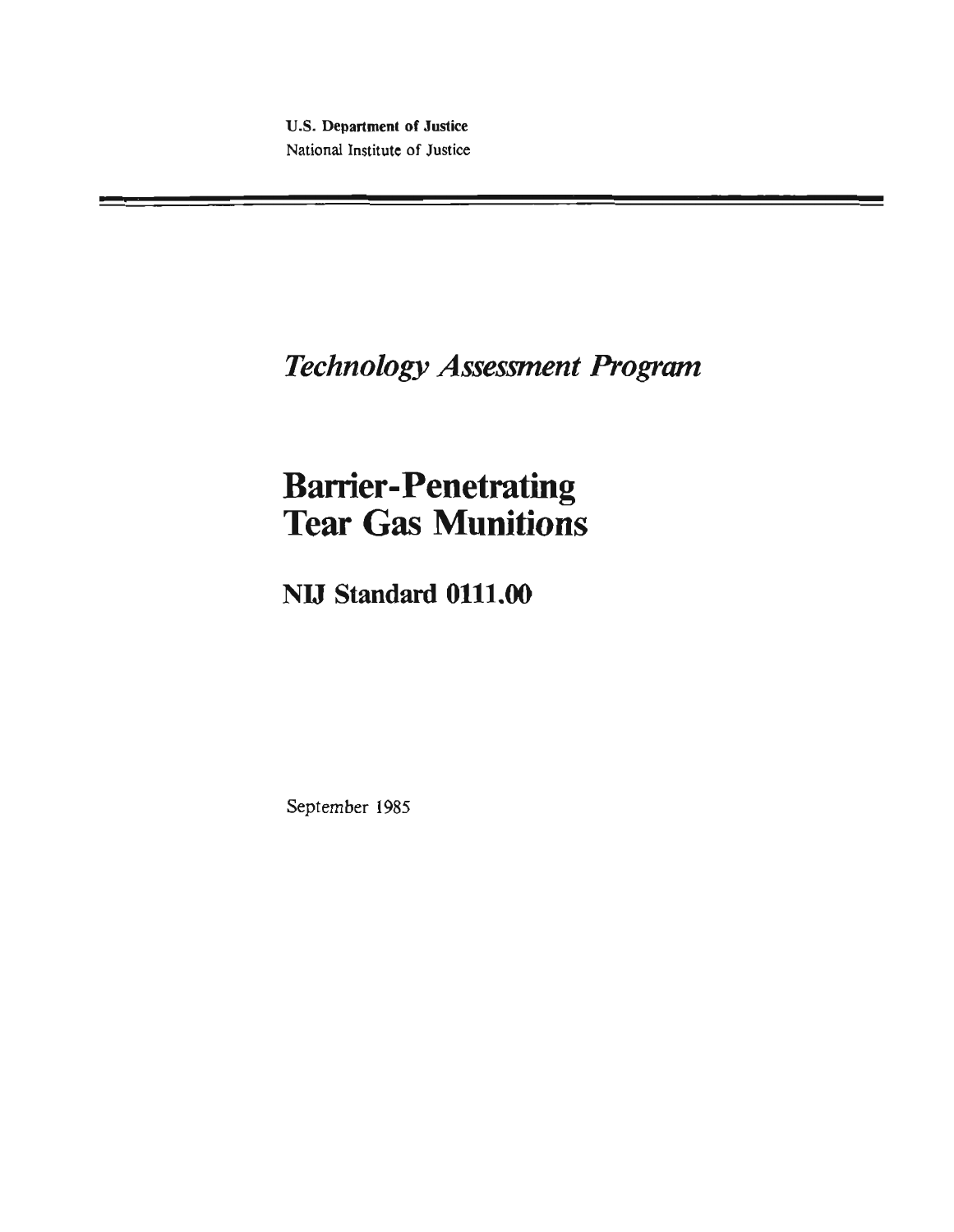# **U.S.DEPARTMENT OF JUSTICE National Institute of Justice**

**James K. Stewart, Director** 

#### **ACKNOWLEDGMENTS**

This standard was formulated by the Law Enforcement Standards Laboratory (LESL) of the National Bureau of Standards under the direction **of** Ronald C. Dobbyn and Ralph Gorden, Jr., successive Program Managers for Protective Equipment, and Lawrence K. Eliason, Chief of LESL. Technical research was performed **by** C. **1.** Schneider of Calspan Corporation, Buffaio, **NY.**The standard was written by D. C. Becker **with** assistance in editing and copy preparation from K. L. Bernard and **T.**W. **Beck,** all of Calspan, and revised **by** Paul H. **Krupenie** of LESL with technical advice from B. Cadoff of the **NBS** Gas **snd** Particulate Science Division. The standard has been reviewed and approved **by** the Technology Assessment Program Advisory Council and adopted by **the** International Association of Chiefs of Police (IACP) as an IACP standard.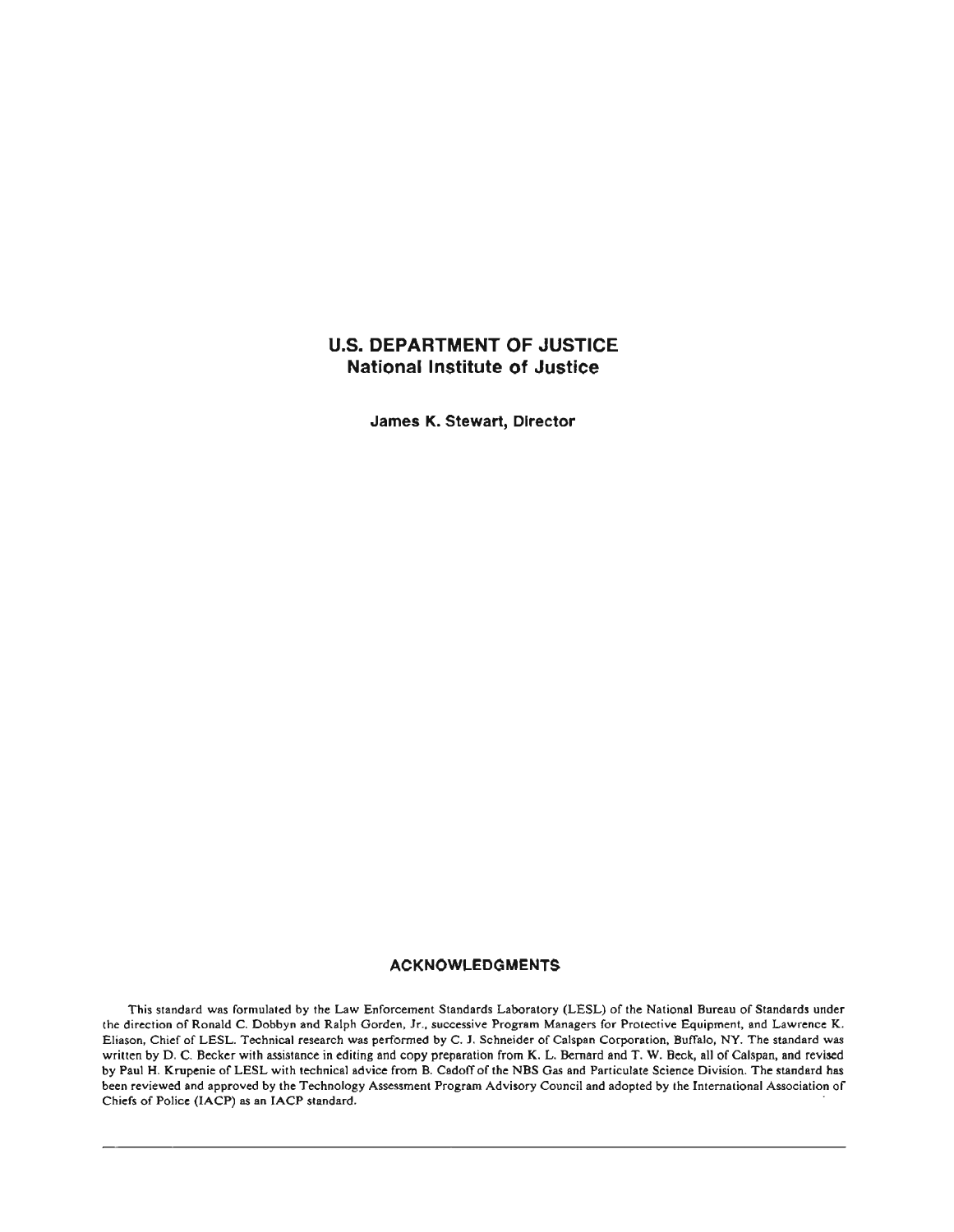## **FOREWORD**

This document, NIJ Standard-0111.00, Barrier-Penetrating Tear Gas Munitions, is an equipment standard developed by the Law Enforcement Standards Laboratory of the National Bureau of Standards. It is produced as part of the Technology Assessment Program of the National Institute of Justice. A brief description of the program appears on the inside front **cover.** 

This standard is a technical document that specifies performance and other requirements equipment should meet to satisfy the needs of criminal justice agencies for high quality service. Purchasers can use the test methods described in this standard to determine whether a particular piece of equipment meets the essential requirements, or they may have the tests conducted on their behalf by a qualified testing laboratory. Procurement officials may also refer to this standard in their purchasing documents and require that equipment offered for purchase meet the requirements. Compliance with the requirements of the standard may be attested to by an independent laboratory or guaranteed by the vendor.

Because this NIJ standard is designed as a procurement aid, it is necessarily highly technical. For those who seek general guidance concerning the selection and application of law enforcement equipment, user guides have also been published. The guides explain in nontechnica1 language how to select equipment capable of the performance required by an agency.

NIJ standards are subjected to continuing review. Technical comments and recommended revisions are welcome. Please send suggestions to the Program Manager for Standards, National Institute of Justice, U.S. Department of Justice, Washington, DC 20531.

Before citing this or any other NIJ standard in a contract document, users should verify that the most recent edition of the standard is used. Write to: Chief, Law Enforcement Standards Laboratory, National Bureau of Standards, Gaithersburg, **MD** 20899.

> Lester D. Shubin Program Manager for Standards National Institute of Justice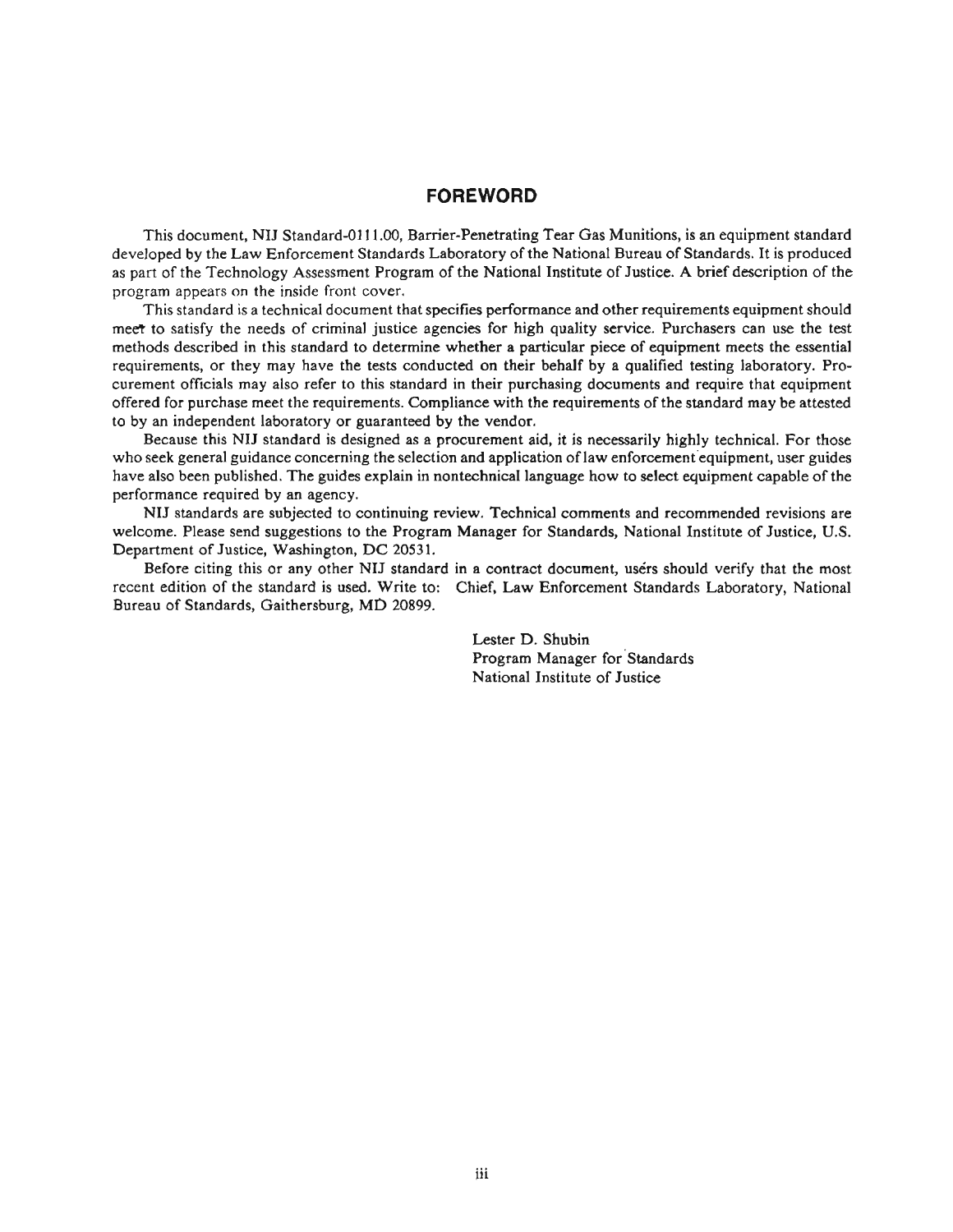# **NIJ STANDARD FOR BARRIER-PENETRATING TEAR GAS MUNITIONS**

# **CONTENTS**

|    |     | Page           |
|----|-----|----------------|
|    |     | iii            |
| 1. |     |                |
| 2. |     |                |
| 3. |     |                |
| 4. |     | $\overline{c}$ |
|    | 4.1 | $\overline{2}$ |
|    | 4.2 | 3              |
|    | 4.3 | 3              |
|    | 4.4 | 3              |
|    | 4.5 |                |
|    | 4.6 |                |
|    | 4.7 | 4              |
|    | 4.8 |                |
|    | 4.9 | 4              |
| 5. |     | 5              |
|    | 5.1 |                |
|    | 5.2 | 5              |
|    | 5.3 | 5              |
|    | 5.4 | 5              |
|    | 5.5 | 8              |
|    | 5.6 | 10             |
|    | 5.7 | 10             |
|    | 5.8 | 11             |
|    | 5.9 | 12             |
|    |     | 12             |
|    |     | 13             |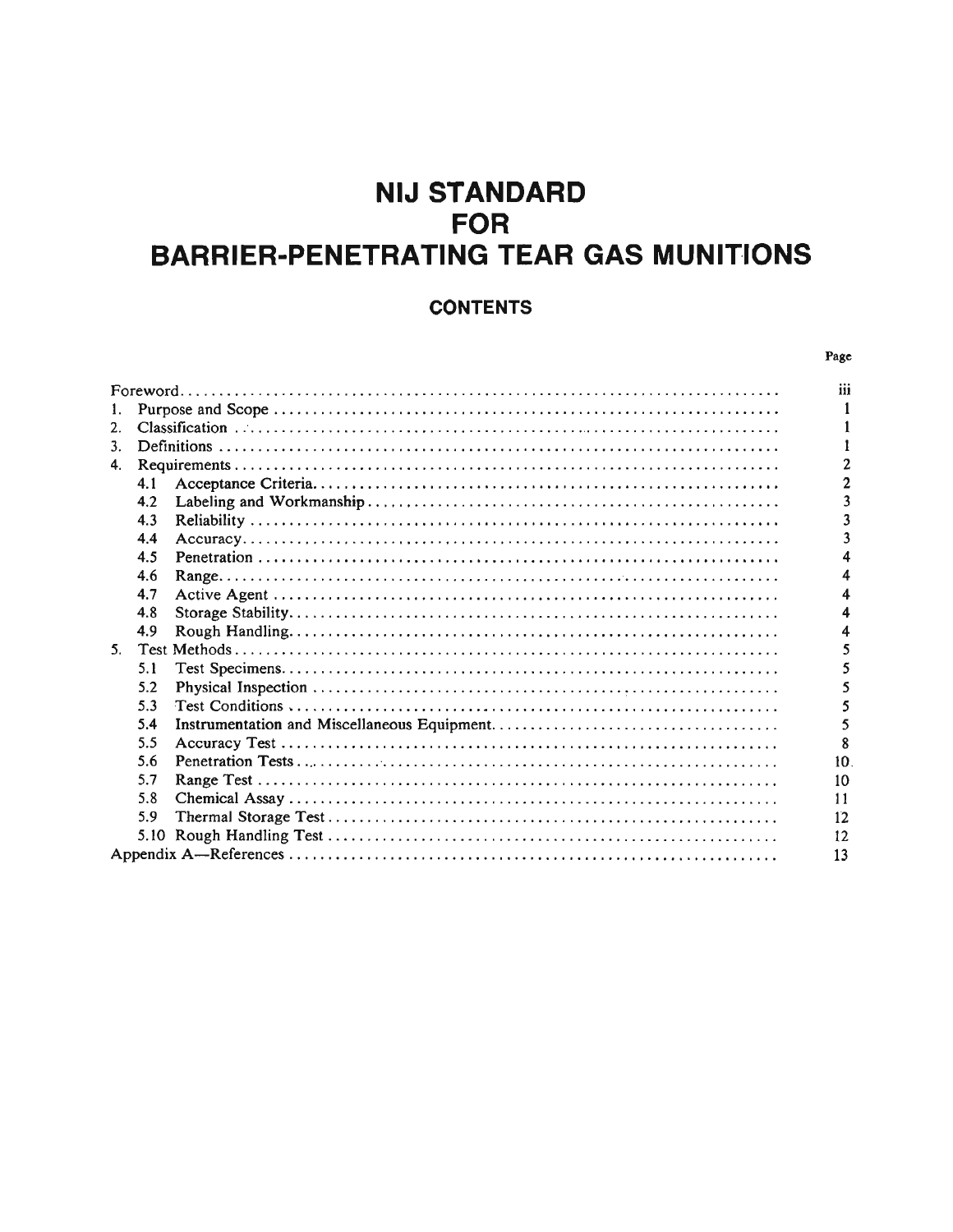## **COMMONLY USED SYMBOLS AND ABBREVIATIONS**

| A         | ampere               | н      | henry               | nm             | nanometer           |
|-----------|----------------------|--------|---------------------|----------------|---------------------|
| ac        | alternating current  | h.     | hour                | No.            | number              |
| AM        | amplitude modulation | hf     | high frequency      | o.d.           | outside diameter    |
| cd        | candela              | Hz     | hertz $(c/s)$       | $\Omega$       | ohm                 |
| cm        | centimeter           | i.d.   | inside diameter     | p.             | page                |
| $\bf CP$  | chemically pure      | in     | inch                | Pa             | pascal              |
| c/s       | cycle per second     | ir     | infrared            | pe             | probable error      |
| d         | day                  | J      | joule               | pp.            | pages               |
| dB        | decibel              | L      | lambert             | ppm            | part per million    |
| dc        | direct current       | L      | liter               | qt             | quart               |
| °C        | degree Celsius       | lb     | pound               | rad            | radian              |
| °F        | degree Fahrenheit    | lbf    | pound-force         | rf             | radio frequency     |
| diam      | diameter             | lbf.in | pound-force inch    | rh             | relative humidity   |
| emf       | electromotive force  | lm     | lumen               | S              | second              |
| eq        | equation             | ln     | logarithm (natural) | SD             | standard deviation  |
| F         | farad                | log    | logarithm (common)  | sec.           | section             |
| fc        | footcandle           | M      | molar               | <b>SWR</b>     | standing wave ratio |
| fig.      | figure               | m      | meter               | uhf            | ultrahigh frequency |
| <b>FM</b> | frequency modulation | min    | minute              | uv             | ultraviolet         |
| ft        | foot                 | mm     | millimeter          | V              | volt                |
| ft/s      | foot per second      | mph    | mile per hour       | vhf            | very high frequency |
| g         | acceleration         | m/s    | meter per second    | $\mathbf{W}$ . | watt                |
| g         | gram                 | N      | newton              | λ              | wavelength          |
| gr        | grain                | N·m    | newton meter        | wt             | weight              |

 $area = unit^2$  (e.g., ft<sup>2</sup>, in<sup>2</sup>, etc.); volume=unit<sup>3</sup> (e.g., ft<sup>3</sup>, m<sup>3</sup>, etc.)

### **PREFIXES**

| đ | deci $(10^{-1})$  | da | deka(10)         |
|---|-------------------|----|------------------|
| c | centi $(10^{-2})$ | h  | hecto $(10^2)$   |
| m | milli $(10^{-3})$ |    | kilo $(10^3)$    |
| μ | micro $(10^{-6})$ | M  | mega $(10^6)$    |
| n | nano $(10^{-9})$  | G  | giga $(10^9)$    |
| D | pico $(10^{-12})$ | ͳ  | tera $(10^{12})$ |

#### **COMMON CONVERSIONS (See ASTM E380)**

| $ft/s \times 0.3048000 = m/s$ | $lb \times 0.4535924 = kg$      |
|-------------------------------|---------------------------------|
| $ft \times 0.3048 = m$        | $lbf \times 4.448222 = N$       |
| ft-lbf $\times$ 1.355818=J    | $1bf/ft \times 14.59390 = N/m$  |
| $gr \times 0.06479891 = g$    | $lbfin \times 0.1129848 = N·m$  |
| $in \times 2.54 = cm$         | $1bf/in^2 \times 6894.757 = Pa$ |
| $kWh \times 3,600,000 = J$    | $mph \times 1.609344 = km/h$    |
|                               | $qt \times 0.9463529 = L$       |

Temperature:  $(T_{\text{F}} - 32) \times 5/9 = T_{\text{C}}$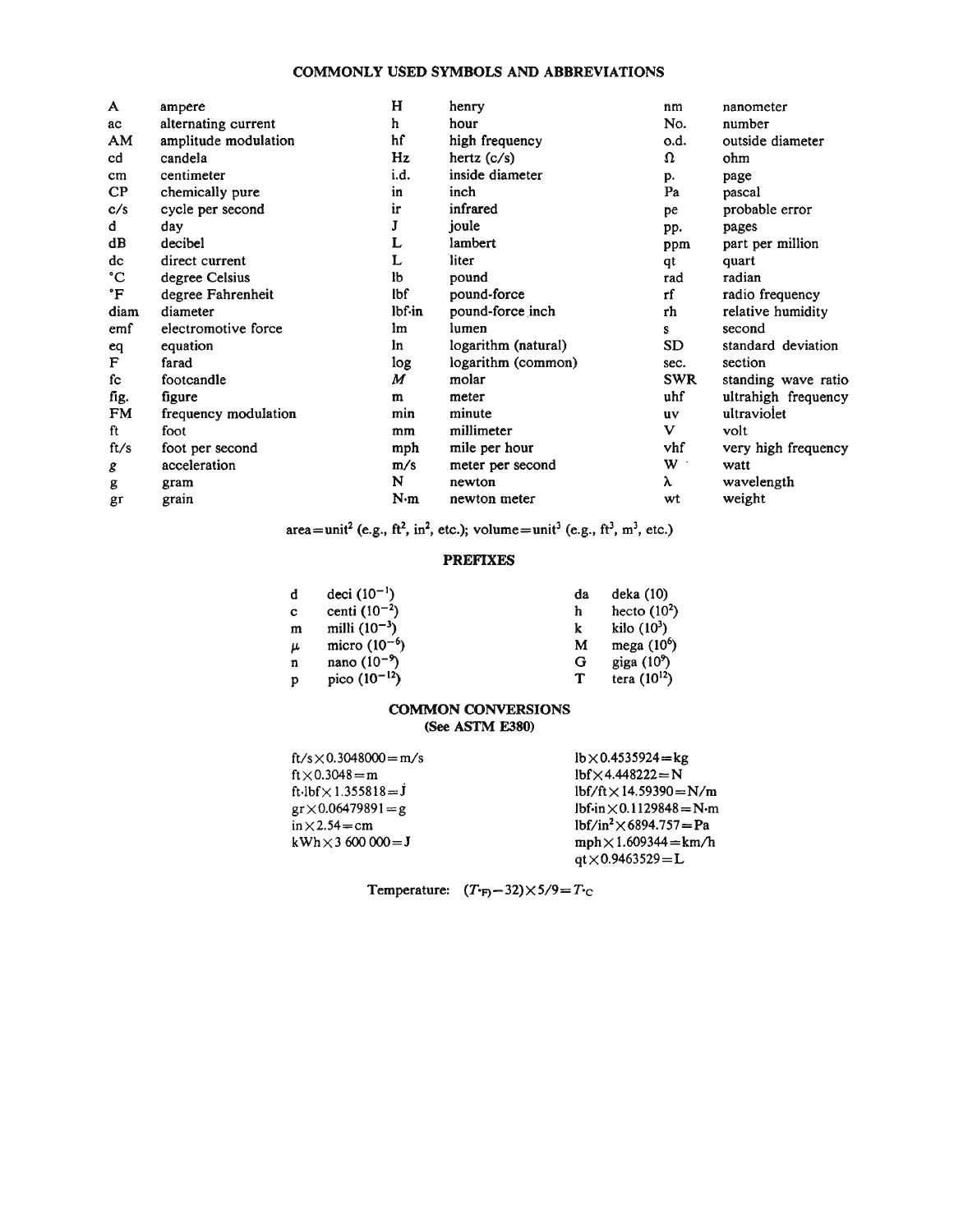# **NIJ STANDARD FOR BARRIER-PENETRATING TEAR GAS MUNITIONS**

## **1. PURPOSE AND SCOPE**

This standard establishes minimum performance requirements and methods of test, including safety and handling aspects, for barrier-penetrating tear gas (less-than-lethal) munitions. These munitions are used by law enforcement officers to dispense tear gas within buildings, from protected positions a safe distance away, to temporarily incapacitate barricaded persons. The tear gas is contained in a projectile that is propelled from a variety of launchers, including the 37-mm riot gun and 12-gage shotgun. The scope of this standard is limited to barrier-penetrating tear gas munitions that incorporate ortho-chlorobenzylidene malononitrile (CS) or alpha-chloroacetophenone (CN) as the active agent (lacrimator), regardless of the means of dissemination of the tear gas.

## **2. CLASSIFICATION**

### **2.1 Type I-Light-Duty Penetrator**

A munition that is not designed to penetrate barriers as a primary mission, but may do so in some circumstances.

## **2.2 Type Il-Single-Thickness Penetrator**

A munition that penetrates single-thickness barrier materials. Dissemination occurs after or while penetrating materials such as single-glazed windows, plywood sheathing, or plasterboard.

### **2.3 Type Ill-General-Purpose Penetrator**

A munition that penetrates multiple layers of lightweight construction material. Dissemination of the tear gas occurs after the penetration of barriers such as hollow-core doors, residential partitions, or nonrnasonry exterior walls, and double- or triple-glazed windows.

## **3. DEFINITIONS**

## **3.1 Active Agent**

The chemical constituent that is the lacrimator in a barrier-penetrating tear gas munition.

## **3.2 Explosive Dissemination**

A means of dispersing the active agent that uses an explosive charge to vent and empty the chamber containing the agent, regardless of the fusing method used.

## **3.3 Fair Hit**

A fair hit is an impact on the test target material at least 5 cm (2 in) from any structural member of the test stand.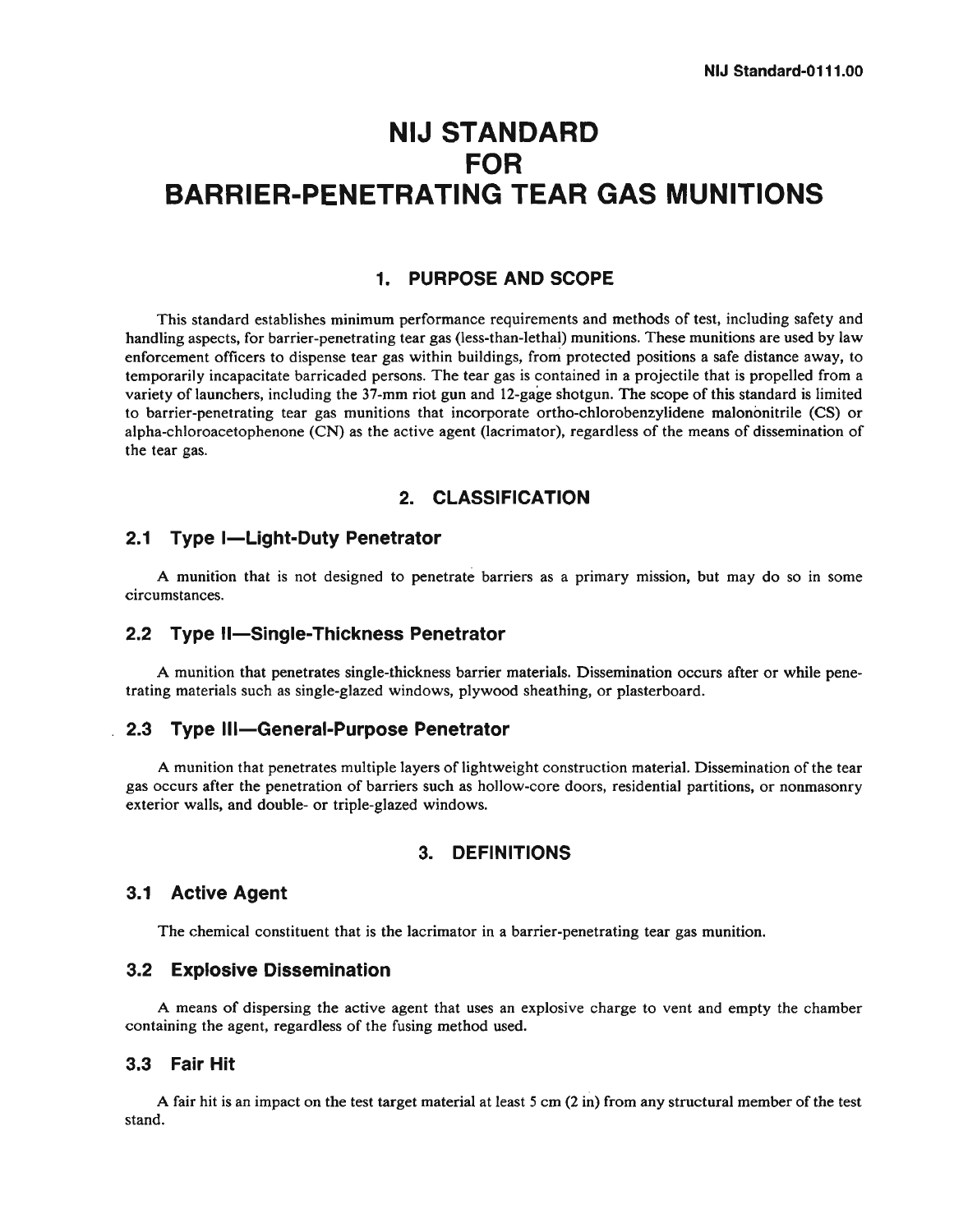## **3.4 Kinetic Dissemination**

Dispersion of the active agent contained in a projectile upon its impact resulting solely from the kinetic energy of the projectile.

## **3.5 Lacrimator**

A chemical that is an irritant upon contact with the eyes, causing blinding tears (CS, **CN).** 

## 3.6 Less-than-Lethal

A controlled level of force used as an alternative to firearms, not intended to create a high risk of death or permanent injury. A less-than-lethal chemical agent (e.g., tear gas, whose active agent is classed as an irritant) is capable of rapidly producing a temporary and fully reversible incapacitating physiotogical reaction in humans, except under exceptional circumstances. Recovery should be fast and complete when an affected individual is removed from contact with it. No matter how discrete the use of an irritant agent is, there always exists some risk of injury or of a lethal exposure.

## **3.7 Lot**

The lesser of:

- 1) All units of identical design constituting a single delivery from a manufacturer, all of which are from the same production batch.
- 2) All units of identical design continuously produced by a manufacturer without a change in batch number of agent, carrier, chemicals used for dissemination of agent, fuse, or container.

## **3.8 Manufacturer**

The manufacturer is the company whose name or brand name appears on the label of the munition.

## **3.9 Pyrotechnic Dissemination**

Dispersion of the active agent contained in a projectile resulting from the burning of a pyrotechnic mixture that vaporizes the agent, which escapes and condenses in the cooler air.

## **3.10 Riot Gun**

A weapon designed specifically to fire tear gas munitions of **37-mrn** dim (also termed I 1/2-in gun, **38** mm gun, or gas gun).

## **3.1 1 Tear Gas**

See Lacrimator.

## **3.12 Tear Gas Munition**

For the purpose of this standard, a tear gas munition is a device that is or includes a projectile containing tear gas that can be propelled to a distant target to dispense the tear gas during or after impact with the target. **The** device may include an integral means of propulsion, such **as"a** primer and gunpowder for firing from a conventional shotgun or riot gun, or it may be designed to be propelled from a separate launching mechanism. **The** device may rely **upon** kinetic energy to dispense the tear **gas,** or it may use either a pyrotechnic or explosive dispensing system.

## **4. REQUIREMENTS**

## **4.1 Acceptance Criteria**

A barrier-penetrating tear gas munition (hereafter referred to simply as munition) shall meet all of the requirements of this standard.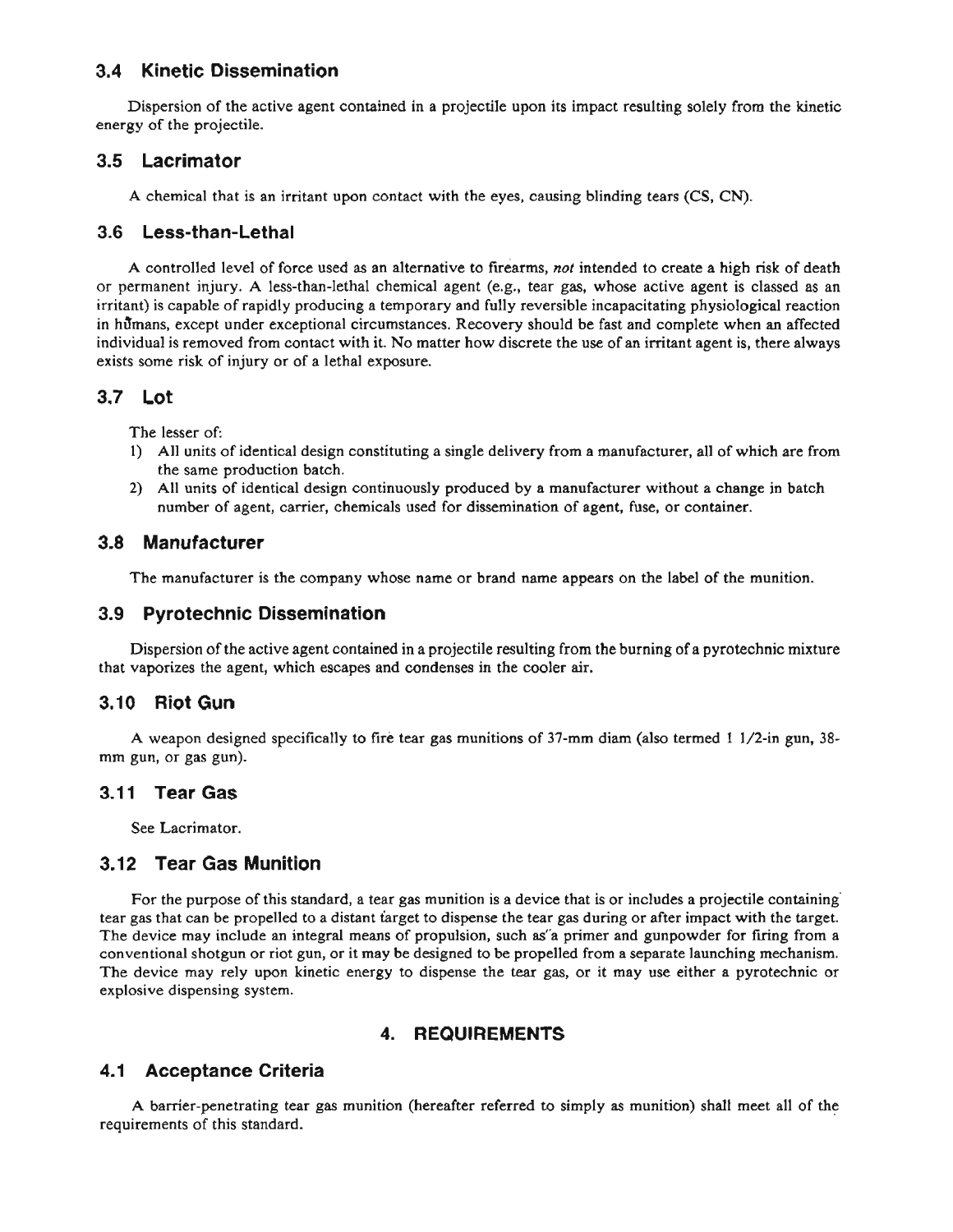# **4.2 Labeling and Workmanship**

Five of five units selected at random from a lot shall conform to this requirement as determined by section 5.2; i.e., the label shall be legible and complete, and workmanship shall conform to standard machine practice.

## **4.2.1 Minimum Labellng on Munltion**

The information supplied to the user by the manufacturer, in the form of legible labeling on the munition itself, shall include:

- 
- 1) Name and/or model number identifying the munition, lot number, and caliber, if appropriate.<br>2) Name and address of the manufacturer, and that of the company that assembled and/or filled 2) Name and address of the manufacturer, and that of the company that assembled and/or filled the munition, if other than the manufacturer.
- **3)**  The generic name of the active agent (CS or CN) with or without its chemical name. If a color of labeling is used, it shall conform to the convention that indicates agent identity: blue for CS, red for CN.
- 4) Net weight in grams.
- 5) An expiration date corresponding to storage life at a maximum of 25 °C (77 °F) and 95 percent RH, under the assumption that the munition will experience no extraordinary vibration or handling.
- **6)** A caution against direct fire at individuals.
- **7)** A caution concerning secondary wall penetration (see sec. 4.5.4).<br> **8)** An unequivocal caution concerning incendiary potential if any pyr
- 8) An unequivocal caution concerning incendiary potential if any pyrotechnic material is carried in the projectile, whether for fusing or dissemination.

Note: Items 5-8 are considered "Additional Information" for 12-gage munitions (see sec. 4.2.2).

## **4.2.2 Additional Information**

The additional information supplied to the user by the manufacturer, in the form of labeling on the munition, on unit packaging, or on supplementary printed matter which shall accompany each munition, shall include:

- **1)** Classification of the munition in accordance with section 2.
- 2) The name and/or model number identifying the munition. The lot number shall appear on each package or box.
- 3) The name and address of the manufacturer.
- 4) A description of the launching system(s) for which the munition is designed, including any cautions to the user.
- 5) The dissemination mode of the munition, using generic terminology to describe both initiation and the mode (e.g., impact-triggered kinetic dissemination, pyrotechnic, delay-fused pyrotechnic dissemination, impact-triggered blast dispersion dissemination).
- 6) Effective dispersal region, stated as an approximate diameter or volume of an enclosure within which the concentration of active agent dispersed by the munition may cause incapacitation.
- 7) Maximum range and effective range of the munition.when fired from the appropriate launcher.
- 8) Cleaning instructions for residue of active agent.
- 9) Storage instructions and statement of any environmental conditions which might alter the performance or penetration characteristics of the munition.
- 10) First aid information, including instructions such as: Remove exposed individual to fresh air, face into wind with eyes open. Avoid rubbing eyes or scratching irritated skin. If necessary, flush affected body areas with cool water, especially eyes. After removal to fresh air, an incapacitated individual can normally be expected to recover completely in 15 min or so with no medical attention.

## **4.3 Reliability**

No more than one of the munitions fired during tests in accordance with sections 5.5 and 5.6 shall fail to fire or to disseminate the tear gas (i.e., 28 of 29 specimens shall function properly).

## **4.4 Accuracy**

At least 12 of 24 rounds shall fall within a 0.5-m diam circle when tested in accordance with section 5.5.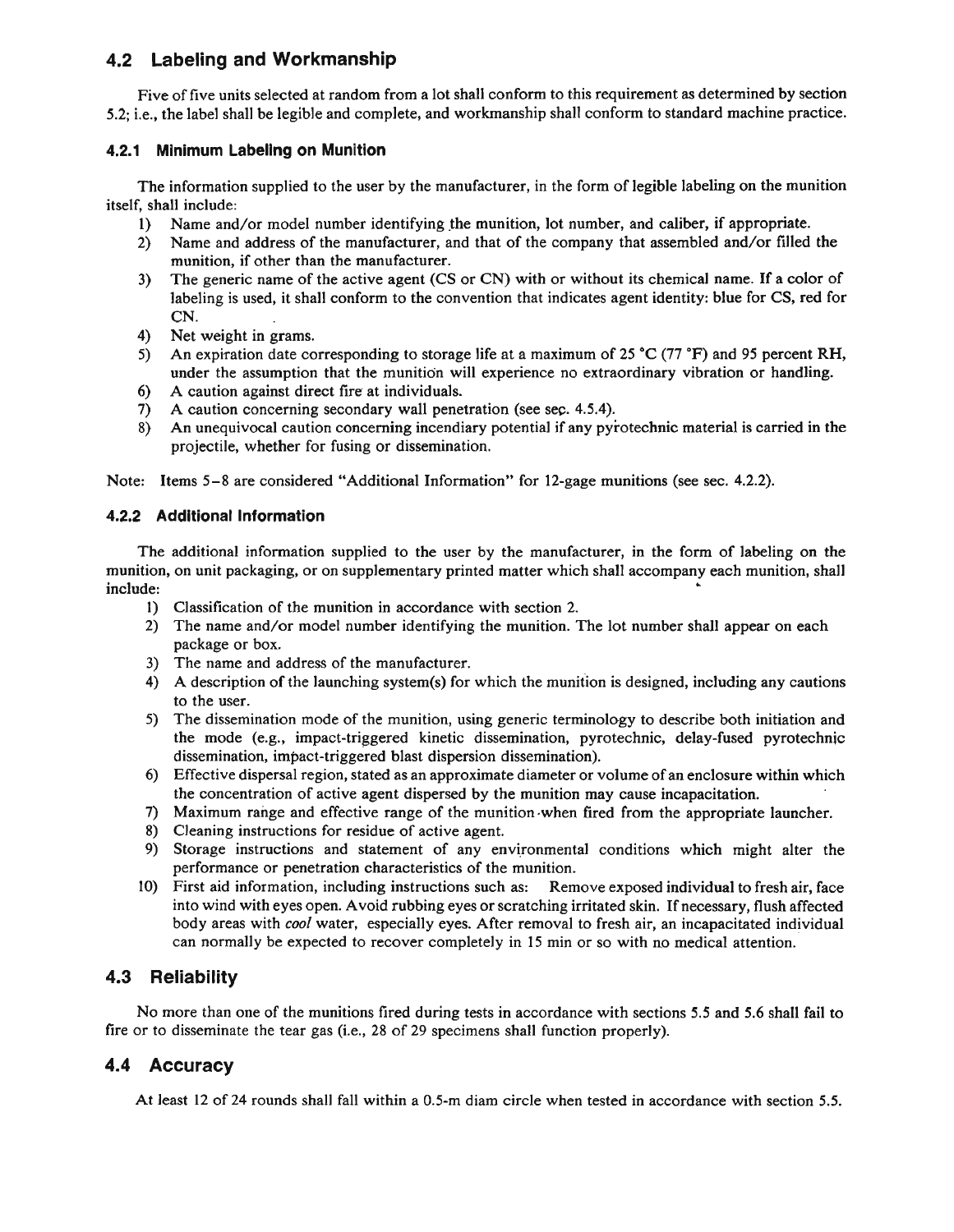## **4.5 Penetration**

#### **4.5.1 Type I Munition-Light-Duty Penetrator**

When tested in accordance with section 5.6, a type I munition shall penetrate one thickness of  $1/2$ -in insulation board at a range of 50 m and, in addition, shall not penetrate more than two thicknesses of 1/2-in insulation board witness panels. The board surfaces shall be perpendicular to the horizontal and to the plane of the munition trajectory. At least four of five fair hit test specimens shall meet this requirement.

#### **4.5.2 Type II Munition-Single-Thickness Penetrator**

When tested in accordance with section 5.6, a type **I1** munition shall penetrate one thickness of 1/2-in plywood sheathing at a range of 50 m and, in addition, shall not penetrate more than two thicknesses of 1/2-in insulation board witness panels. The plywood sheathing surface shall be 60" from the horizontal plane and perpendicular to the plane of the munition trajectory (as shown in fig. 4). The witness panels shall be perpendicular to the horizontal and to the plane of the munition trajectory. At least four of five fair hit test specimens shall meet this requirement.

#### **4.5.3 Type Ill Munition-General-Purpose Penetrator**

When tested in accordance with section 5.6, a type **111** munition shall penetrate two thicknesses of 1/2-in plasterboard at a range of 50 m and, in addition, shall not penetrate more than two thicknesses of 1/2-in insulation board witness panels. The plasterboard surface shall be 60" from the horizontal plane and perpendicular to the plane of the munition trajectory (as shown in fig. 4). The witness panels shall be perpendicular to the horizontal and to the plane of the munition trajectory. At least four of five fair hit specimens shall meet this requirement.

#### **4.5.4 Secondary Wall Penetration**

When tested in accordance with section 5.6, a munition that penetrates three thicknesses of  $1/2$ -in insulation board witness panels shall be classified as a secondary wall penetration munition. Such munition must include in the additional information (sec. 4.2.2) a statement such as: "CAUTION: This device may penetrate a second barrier, resulting in dissemination in a room beyond the primary target."

### **4.6 Range**

When tested in accordance with section 5.7, the maximum range of a munition projectile shall not exceed that stated by the manufacturer (sec. 4.2.2) by more than 20 percent. Five of five munitions shall conform to this requirement.

## **4.7 Active Agent**

When tested in accordance with section 5.8, the active agent shall be that stated by the manufacturer, and the net weight of the active agent contained in the munition shall be within  $\pm 20$  percent of the manufacturer labeled quantity (see sec. 4.2.1). Five of five munitions shall conform to this requirement.

### **4.8 Storage Stability**

When tested in accordance with section 5.9, following a 30-d period of storage at elevated temperatures, each munition shall exhibit a weight loss of no more than two percent; four of five munitions shall assay within  $\pm$ 20 percent of the labeled agent quantity; and upon dissection, five of five munitions shall show no evidence of corrosion or any deterioration that would make the munition unsafe to handle, store, or transport. At least three of five munitions shall meet the requirements of section 4.5 appropriate for the type of munition when tested in accordance with section 5.6.

### **4.9 Rough Handling**

When tested in accordance with section 5.11, five of five munitions shall show no evidence of failure or damage that renders handling, storage, or transportation of the munition (or parts thereof) unsafe, and all five units shall function normally when fired.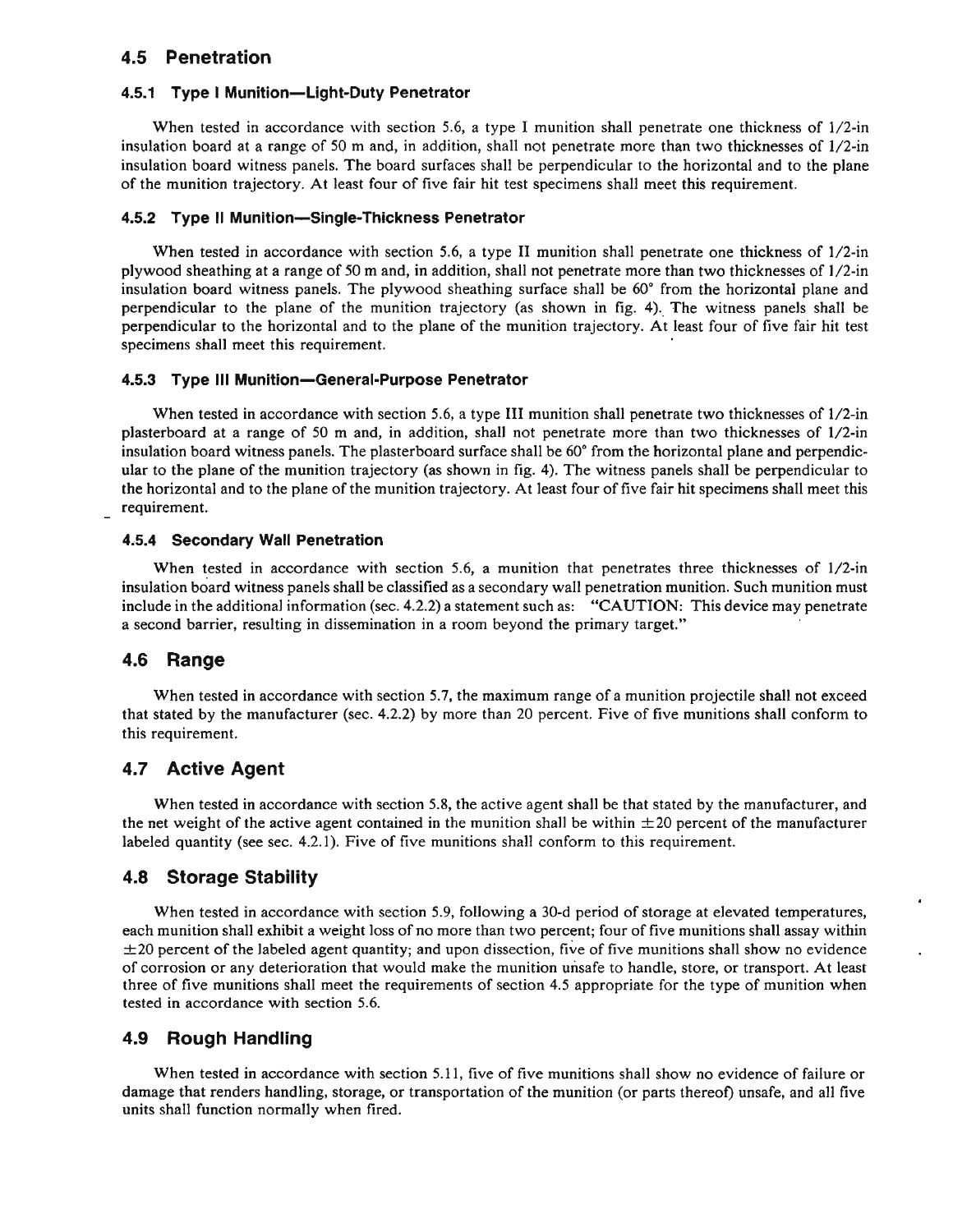# **5. TEST METHODS**

*Caution: These tests are to be conducted only by personsfamiliar with the materials and precautions involved. Some of these tests would be hazardous if performed without proper training or facilities.* 

# **5.1 Test Specimens**

A minimum of 59 test specimens, selected at random from a single lot, are required to conduct the tests that follow.

# **5.2 Physical Inspection**

Inspect five units and manufacturer-provided user information for compliance with section 4.2 of this standard.

# **5.3 Test Conditions**

Indoor tests shall be performed under laboratory conditions, i.e., at ambient atmospheric pressure and room temperature [approx. 20 *"C*(68 **"F)].**Outdoor tests shall be performed with an air temperature of 10 to 35 *"C*(50 to 95 **OF),** a wind speed of less than 16 km/h (10 mph), and no precipitation.

## **5.4 Instrumentation and Miscellaneous Equipment**

The following items are necessary to perform the required tests:

- a) Gas chromatograph(s) equipped with thermal conductivity or flame ionization detector.<br>b) A recorder or similar device to obtain a record of each chromatogram.
- b) A recorder or similar device to obtain a record of each chromatogram.
- c) A suitable device or method for obtaining areas under the gas chromatographic peaks.<br>d) Volumetric pipets and flasks.
- Volumetric pipets and flasks.
- e) Hacksaw and/or metal shears.
- f) Microsyringes.
- g) Chemicals, best purity available.
- h) **CS** and CN of known purity.
- i) Environmental chamber capable of maintaining  $65\pm2$  °C (149 $\pm3.6$  °F) for 30 d.
- j) Laboratory balances capable of weighing devices  $>100$  g to an accuracy of  $\pm 0.1$  g and devices  $<$ 100 g to an accuracy of  $\pm$ 0.01 g.
- k) Laboratory ball mill.
- 1) An outdoor test range approved for tear gas, of sufficient size to provide a minimum safety zone of 400 m behind the test targets. The firing point shall be equipped with a firing bench, chair, spotting telescope, and .sandbag rests.
- m) Weapons (launchers) appropriate for the munition under test.
- n) The penetration test target support, which simulates frame building walls, shall be constructed as shown in figure 1. The stand shall be adjustable to permit the test target to be held either in a vertical position or at an angle of 60" from the horizontal, as shown in figure 4. The test targets consist of **.33.7**X 61-cm (4x 24-in) pieces of 1/2-in construction grade (five ply) plywood, 1/2-in plasterboard, or 1/2-in insulating fiberboard as appropriate for the munition under test.
- o) The witness material stand shall be constructed as shown in figure 2. The witness material consists of  $1.22 \times 1.22$  m (4×4 ft), 1/2-in insulating fiberboard.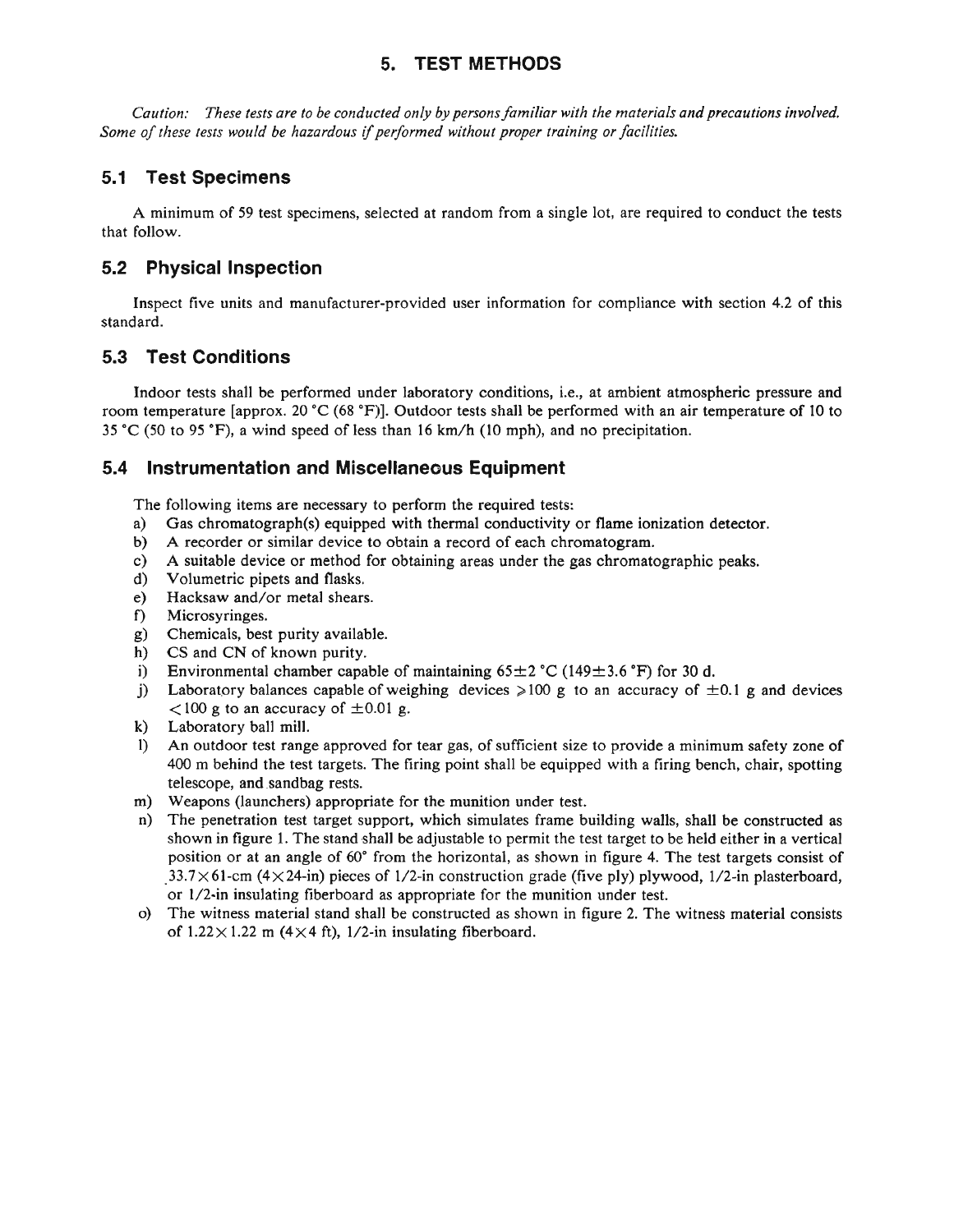

FIGURE 1. Penetration test target support.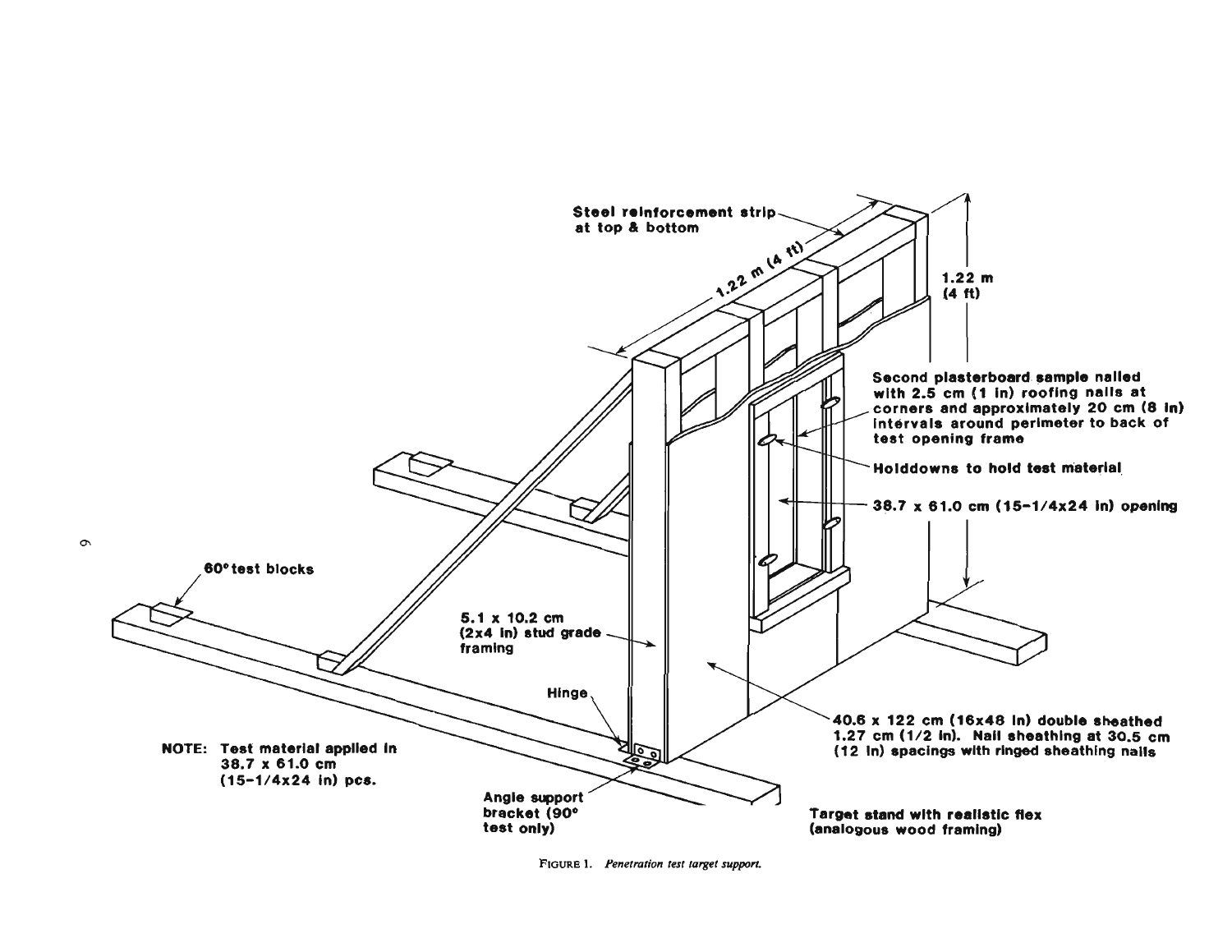

**FIGURE 2.** Witness material stand.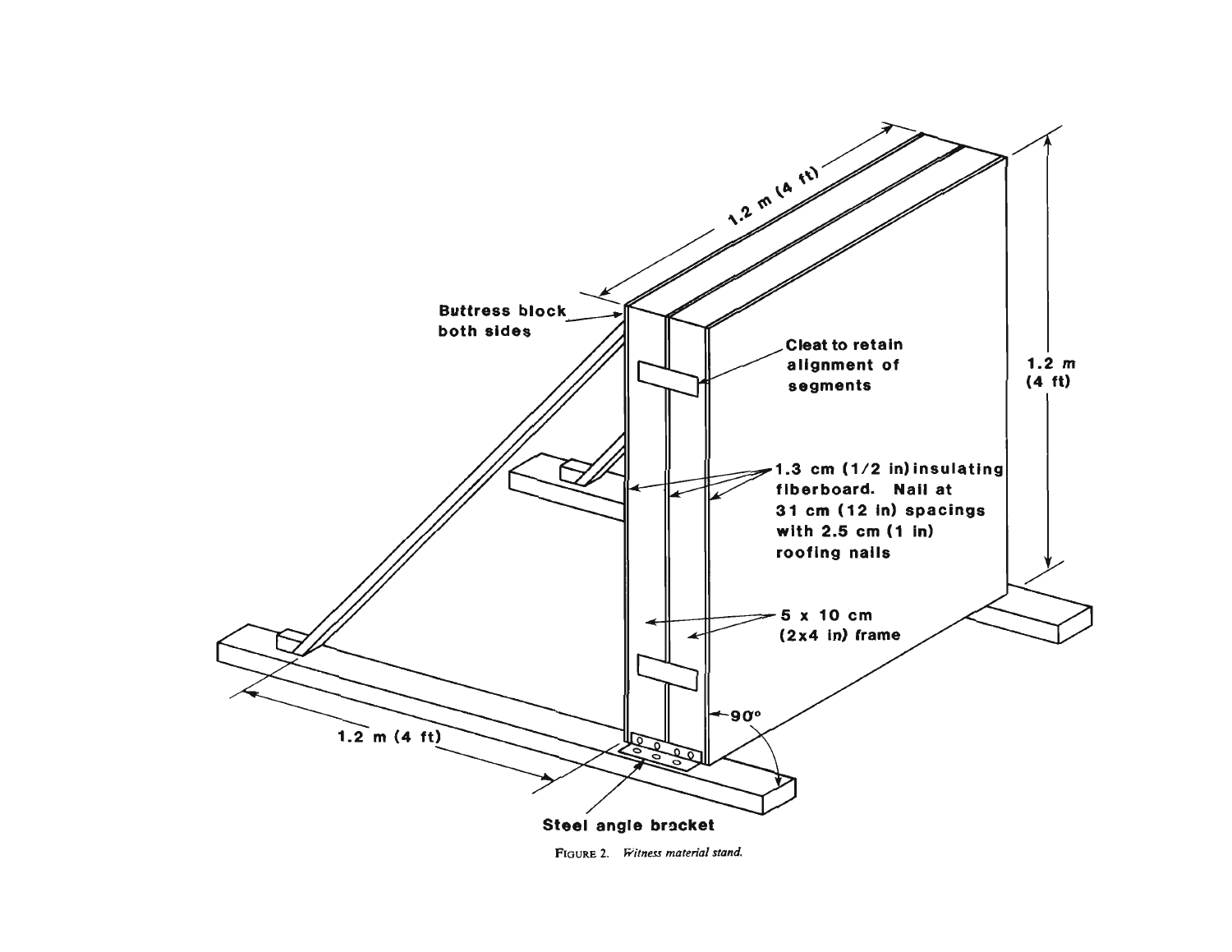# **5.5 Accuracy Test**

All munition firing is to be done by a single individual, qualified as a weapon marksman and experienced in bench shooting. All firing tests shall be performed using sandbag support.

## **5.5.1 Test Target**

The accuracy test target shall consist of a square white- or buff-colored paper sheet  $1.5 \times 1.5$  m  $(4.9 \times 4.9)$ ft). The center of the target shall be marked with a blackened  $4 \times 4$  cm  $(1.6 \times 1.6$  in) aim point, and the horizontal and vertical lines that bisect the target shall be marked with lines 5 mm.in width, extending to the edges of the target. For convenience, the entire target can be divided into 1-cm squares as shown in figure 3. Mount the test target on the test support stand perpendicular to the line of fire at a distance of 50 m from the firing point.



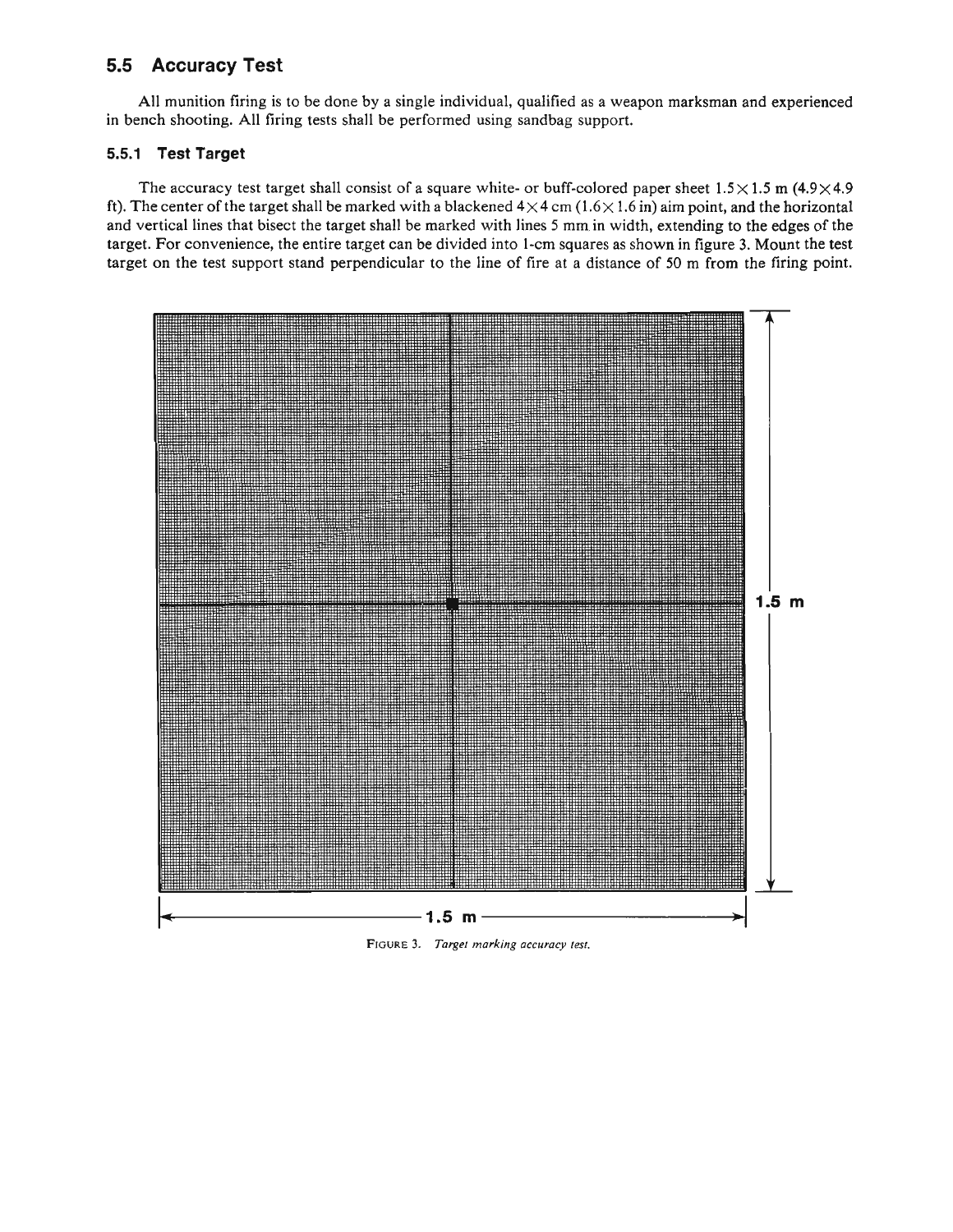

**FIGURE 4.** *Penetration* **test setup.**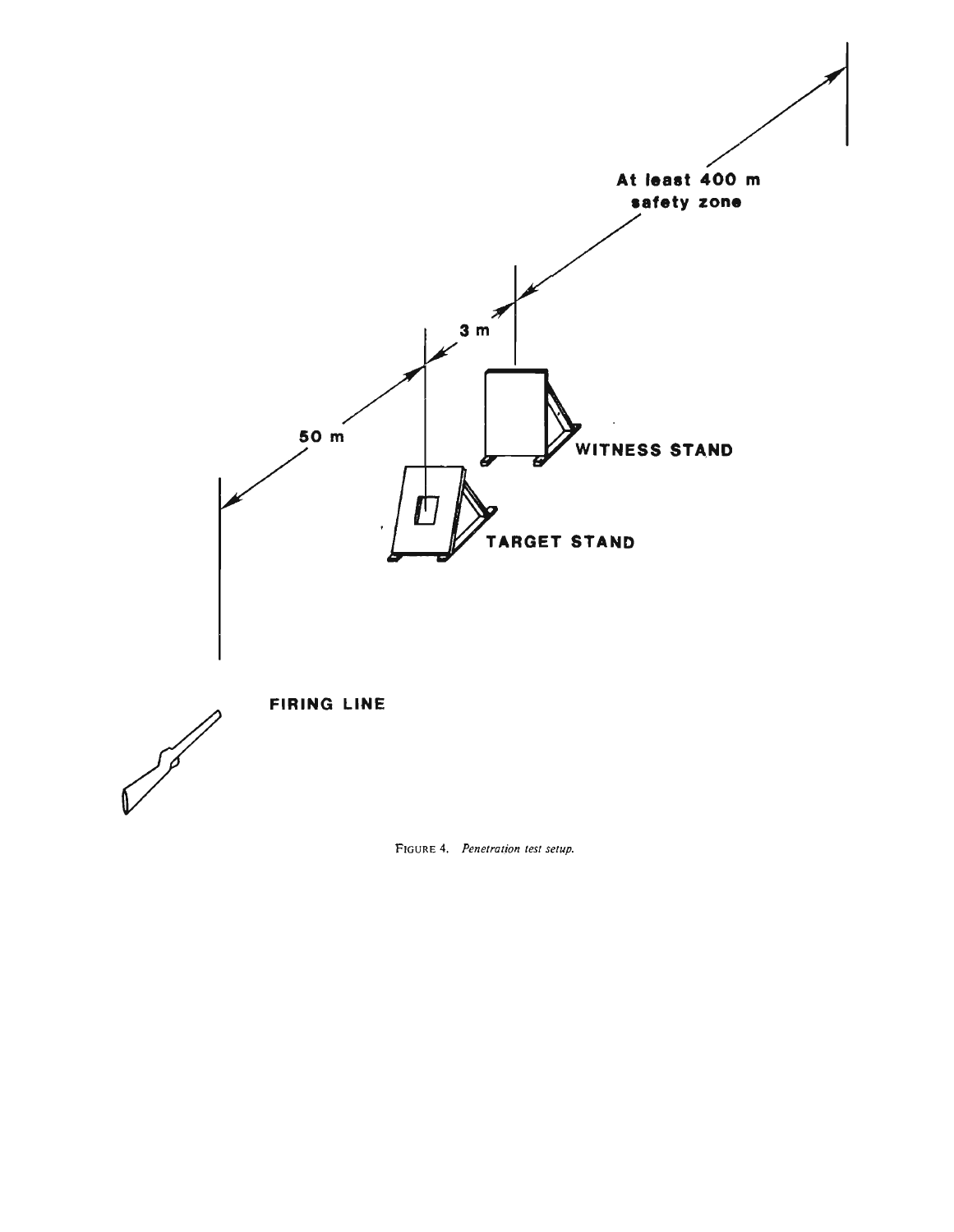#### **5.5.2 Test Procedure**

Prior to firing actual test specimens, three rounds of any available ammunition for the test weapon shall be fired in a direction away from the target to stabilize and condition the weapon. The test engineer and/or the assistant shall then unpack one test specimen, record its lot number and any visible anomalies, chamber the round, sight the weapon on the center of the target, and fire the munition. The approximate point of impact on the target shall be observed visually by use of the spotting telescope and recorded on the test data sheet. Similarly, the observed agent dissemination and overall behavior of the munition following impact on the range shall be recorded.

This procedure shall be repeated, firing a munition at intervals of 3 to 5 min, until all 24 test specimens have been chambered and fired, or recorded as duds.

After completion of the test firings, remove the target from the test stand and determine the center point of all specimen impacts by: 1) measuring the distance of the center of each impact hole from the bottom edge of the target and calculating the average distance, 2) measuring the distance of the center of each impact hole from one side edge of the target and calculating the average distance. Mark the impact center point on the target (or an underlaid sheet) at the intersection of the two average distances and construct a circle of 0.25-m radius about the center point.

Count the number of impact holes having centers within the 0.5-m diam circle and record the number on the data sheet. Overlapping holes may be identified from the data sheet for the observed impact points of individual test rounds.

 $\bullet$  .

## **5.6 Penetration Tests**

Position the test support stand, perpendicular to the line of fire, 50 m from the firing point, with the witness stand 1.5 m directly behind it. Mount the barrier target material, appropriate for the type of munition under test, on the test stand and witness segments of 1.27-cm (1/2-in) insulating fiberboard on the witness material stand.

Condition the weapon as described in section 5.5.2. Unpack a test specimen and record the lot number and other information **as** in section 5.5.2, chamber the round, sight the weapon on the center of the target and fire. The penetration performance, impact point, the events at the witness stand (missed, impacted and whether penetration occurs), and the dissemination performance shall be observed and recorded on the data sheet. This procedure shall be repeated until five fair hits have been made on the target material. A new test target shall be used for each firing test, and the witness material should be replaced as necessary. Note whether four of the five fair hits penetrate the barrier target.

#### **5.6.1 Type I Munition**

Test each type I munition with the target stand in the vertical position, using one thickness of 1/2-in insulating fiberboard as the target insert.

#### **5.6.2 Type ll Munition**

Test each type **I1** munition with the target stand adjusted to an angle of *60"* from the horizontal position (as in fig. 4), using one thickness of 1/2-in (five ply) sheathing plywood **as** the target insert.

#### **5.6.3 Type Ill Munition**

Test each type **I11** munition with the target stand adjusted to **60"**from the vertical and two thicknesses of 1/2-in plasterboard as the target insert.

#### **5.7 Range Test**

Unpack five test specimens, one at a time, and record the lot number and other information as in section 5.5.2. Condition the weapon, if required, in accordance with section 5.5.2. Chamber the round, aim the weapon along the center of the test range at an elevation that lies in the range between 30" and **40"** from the horizontal and fire. Record the distance from the firing point to the point of projectile impact as the maximum range. Wote whether the maximum range exceeds that stated **by** the manufacturer by more than 20 percent. Repeat the test until all five specimens have been fired.

In the event that the munition uses a timing mechanism or delay fuse to dispense the agent, such systems shall be disabled by a competent munitions technician prior to conducting this test.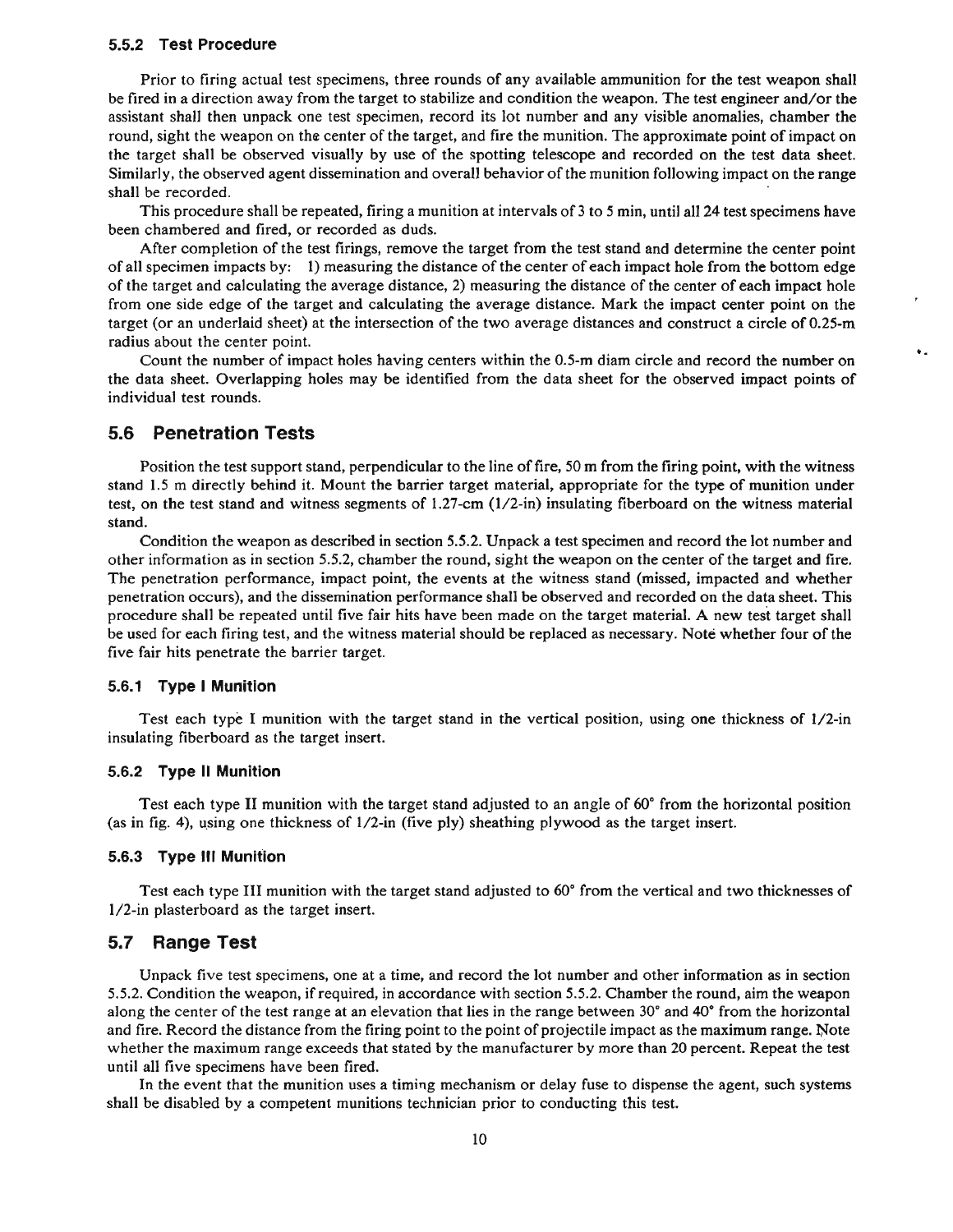## **5.8 Chemical Assay**

The chemical analysis of the munition agent shall be performed by gas-liquid chromatographic techniques.

#### **5.8.1 Sampling**

A competent munitions technician, observing proper safety precautions, shall disassemble five test specimen munitions, removing primer and propellant, disabling any mechanical arming mechanism, and removing any explosive used for agent dissemination. The projectile or any separable unit that contains the agent shall be removed.

Munitions that employ a projectile filled with the active agent dissolved in a liquid carrier shall be frozen in liquid nitrogen, or dry ice and acetone, as appropriate, and cut open with a hacksaw in a chemical fume hood. The contents shall be placed in a covered Petri dish of known weight and the volatile carrier allowed to evaporate at room temperature.

A munition that contains loose powder or solid cakes of the active agent shall be cut open with a hacksaw in a chemical fume hood and have the contents removed. '

Prior to preparation of the sample for chemical analysis, determine the net weight of the active agent to the nearest 0.01 g if its weight is  $> 100$  g and to the nearest 0.01 g if its weight is  $< 100$  g. Note whether the net weight of the active agent agrees with that stated by the manufacturer.

#### **5.8.2 Analysis Procedure**

Either a thermal conductivity or flame ionization detector is recommended. Operating parameters and detection sensitivities will depend on the particular gas chromatograph and detector combination. Recent publications give the following gas chromatographic conditions for analysis of CS and CN:

A. Column: 1.8-m glass column packed with 3 percent **OV-101**on 80-100 mesh Supelcoport.

Column Temperature: Programmed from 150 to 250 'C over a 5-min period and held at 250 *"C*for **<sup>5</sup>**min **[I]'.** 

**B.** Column: **1-m** by 2-mm i.d. glass column packed with 2 percent **OV-17**coated on Supelcoport acid washed-dimethydichlorosilane (AW-DMCS) (100-120 mesh).

Column Temperature: Programmed from 100 to 270 **"C**at 15 \*C/min.

Detector Temperature: 260 *'C* [2].

Dissolve a weighed sample of CS or CN of known purity, as appropriate for the munition under test, in (undenatured) absolute ethanol and dilute the solution serially to yield three standard solutions spanning the concentration range of interest, based upon the manufacturer-stated net weight of contents and agent concentration. A suitable internal standard may be used to obtain results of greater precision. At least two syringe injections of each of the three standards are then run on the gas chromatograph and the average area responses are plotted vs. the concentration (mg/mL or  $\mu$ g/mL) of agent, corrected to 100 percent purity. This calibration curve is used in determining the quantity of active agent.

Following calibration of the chromatograph, prepare for analysis a sample of the munition agent obtained in accordance with section 5.8.1. Agents in the form of a solid cake must first be broken down to particles approximately 1 mm in size by gently crushing with nonsparking tools in a chemical fume hood.

Weigh a portion of the particles and place the sample in a sealable Mason jar with a known volume of ethanol and complete the extraction by running the jar on a ball mill for 2 h. Weighed samples of agent in the form of loose powder or as residue from liquid carrier solution can be dissolved directly into a known volume of ethanol.

Once the initial agent/ethanol solution has been prepared, perform serial dilution if necessary to adjust the concentration to the calibration range of the chromatograph.

Perform the gas chromatographic analyses of each test specimen in the same manner as for the calibration standards. Use the calibration curve to determine the percent by weight of the agent, taking into account the weight of the test sample and the serial dilution factors.

<sup>&#</sup>x27; **Numbers in brackets refer to the references in appendix A.**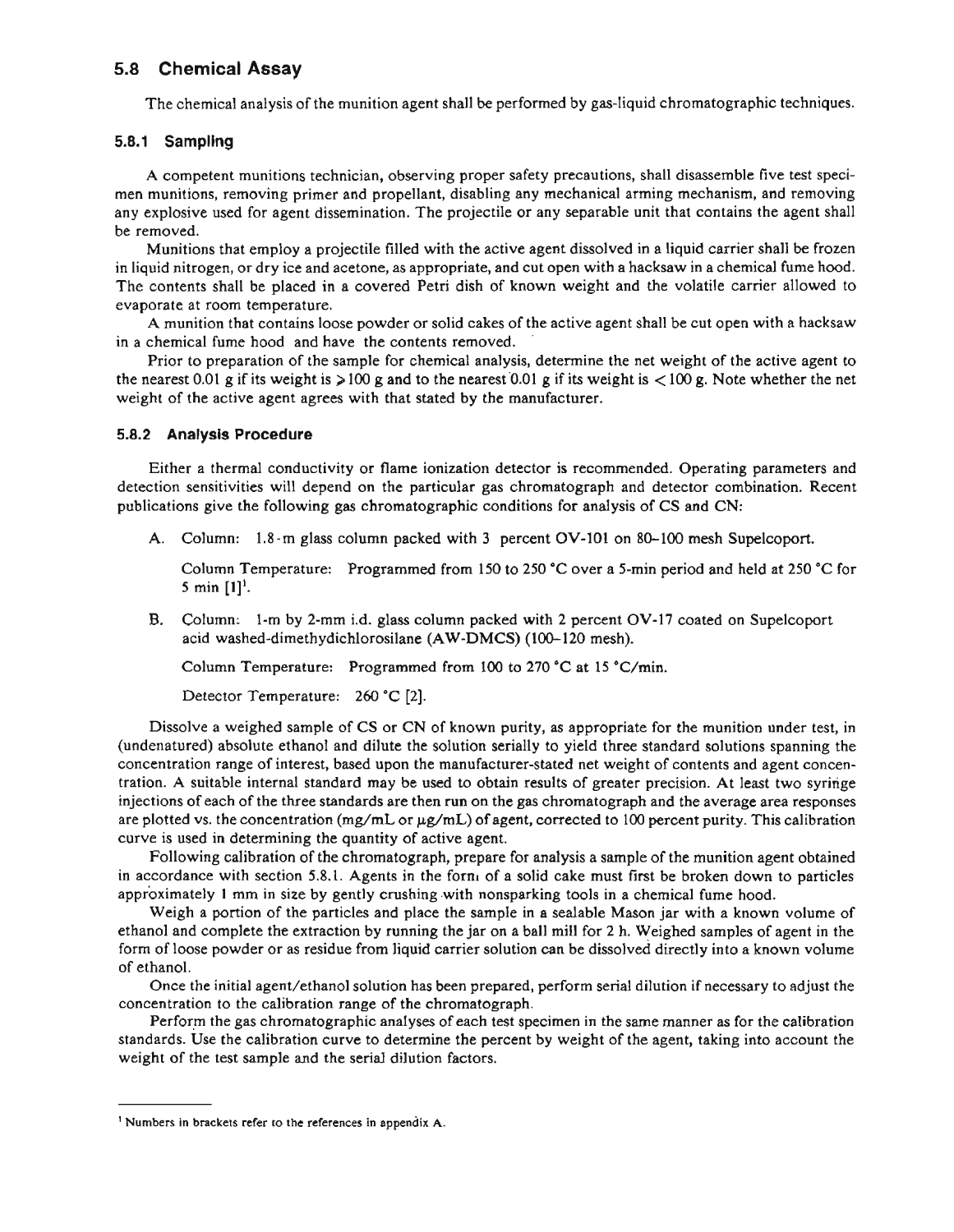Calculate the total weight of active agent in the munition as the product of the measured concentration  $(\frac{2}{w}w)$  of the active agent and the weight of the contents (or residue) of the munition as determined in section 5.8.1. Note whether the quantity of agent agrees with that stated by the manufacturer.

## **5.9 Thermal Storage Test**

Select 10 specimens of the munition under test and record the lot number and other information in accordance with section 5.5.2. Weigh each specimen  $>100$  g to the nearest 0.1 g and each specimen  $<100$  g to the nearest 0.01 g. Place the specimen in a chamber meeting the requirements of section 5.4 and store the munition at a controlled temperature of  $65\pm 2$  °C (149 $\pm$ 3.6 °F) for a period of 30 d. Inspect each munition periodically, at least once a week throughout the storage period, for any evidence of deterioration or leakage.

At the end of the 30-d high temperature storage, the munition shall be allowed to cool to ambient temperature. Weigh each munition to the accuracies specified above, and calculate the percent weight loss, if any.

Subject five of the test specimens to the penetration test specified in section 5.6, as appropriate for the type of munition under test. Note whether at least three of the five specimens meet the requirements of section 4.5.

 $\cdot$   $\cdot$ 

Disassemble five of the test specimens in accordance with section 5.8.1 and inspect all parts for any evidence of corrosion or deterioration that would make the munition unsafe to handle, store, or transport. Following the inspection, subject each munition to the chemical analysis test in accordance with section 5.8.2. Note whether four of the five specimens assay within  $\pm 20$  percent of the labeled agent quantity.

## **5.10 Rough Handling Test**

Subject five munitions to test method 102.1 of MIL-STD-331A [3].

Following completion of this jumble test, inspect each munition for **any** visible damage that would pose a safety problem in handling, storage, or transport.

Those munitions that show no visible safety-related damage shall be chambered in a suitable weapon and fired on the outdoor range. Note whether the munition functions properly and disseminates the agent in a normal manner.